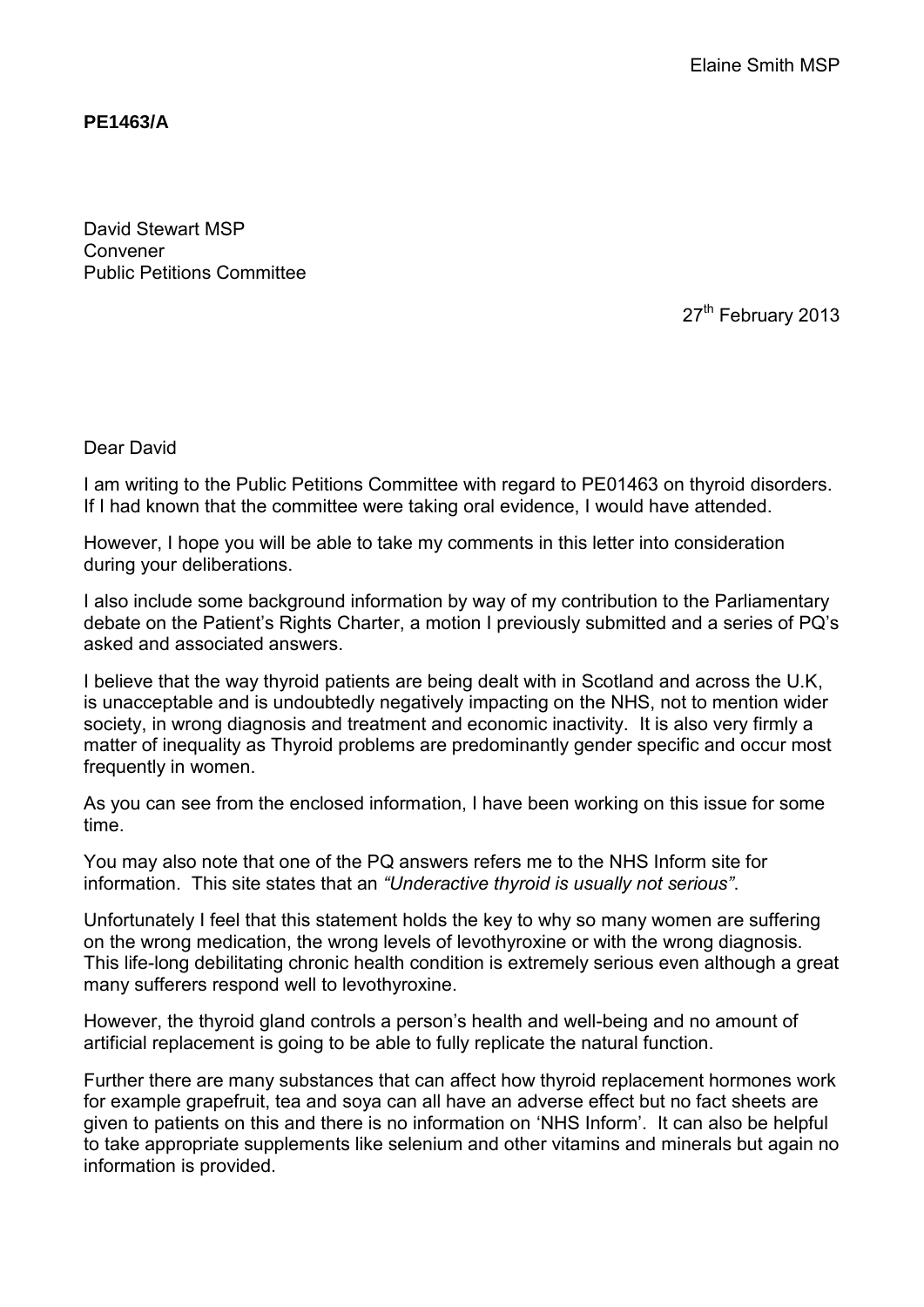Thyroid disease is one of the most prevalent diseases affecting women and unfortunately the blood tests, coupled with GP's and other clinicians who believe that the test is paramount rather than the patients symptoms, are leading to people remaining ill who could be much improved with appropriate treatment.

I have also lost count of the number of women who have told me that their results are "border-line" hypothyroid so their GP doesn't prescribe T4 and they remain ill: sluggish, depressed, and piling on weight. In other countries where the tests parameters are different these women would be on levothyroxine and would be well again.

Thyroid problems not only cause obesity but also memory problems, sluggish thinking, short temper, dry skin, hair loss, depression and can lead to suicide.

Although I am not clinically trained, I am convinced following my own experience that many women diagnosed with M.E. actually have a conversion problem and would recover if given T3. I would therefore wish to see every person who has been diagnosed with M.E. but has an underactive thyroid to be given the simple blood test to ascertain if they are converting from T4 to T3.

At this point I would like to share a short version my own story with your committee and would be willing to come as a witness to the committee. None of us likes to have their health issues made public but I admired Sandra Whyte and Lorraine Cleaver for being brave enough to share their health information with the committee and this has inspired me to offer my experience in the hope that it may save lives or at the least make some women's lives better.

I was diagnosed with an underactive thyroid in my early 30's following a number of years of increasing illness. It can be genetic and my mother suffers too. My GP prescribed levothyroxine and very quickly I saw a difference and felt as if I had been brought back to life. For many years I managed on T4, although never really well, until I stopped smoking. I believe that this might be relevant and that research is needed into the effects of stopping smoking on patients with hypothyroidism.

Over a period of years from around 2005 until 2009 I became increasingly ill with symptoms ranging from depression, dizzy turns, and exhaustion to short temper, headaches, fibromyalgia and further hair loss. Initially I was misdiagnosed with the menopause, then depression. Following emergency admission to hospital *via* ambulance after collapsing, I was released still unwell and diagnosed with a kidney infection and low blood pressure.

Eventually I became so ill that I was referred to a neurologist. This of course was the wrong speciality but like so many sufferers of thyroid disorder I was probably considered to be suffering from mental ill-health.

I was tested for many diseases including Lyme disease and Atkins disease, I was put on a heart monitor and I was given a brain scan. In the meantime I was becoming too ill to work and eventually, after collapsing at a parliamentary evening event, I was signed off work. The final analysis was that I had M.E.

I fought this 'dustbin diagnosis' and argued that as I already had an existing chronic condition, I should have it fully explored before accepting that I had M.E. I was referred, at my request, to Dr Anthony Toft at the ERI in Edinburgh.